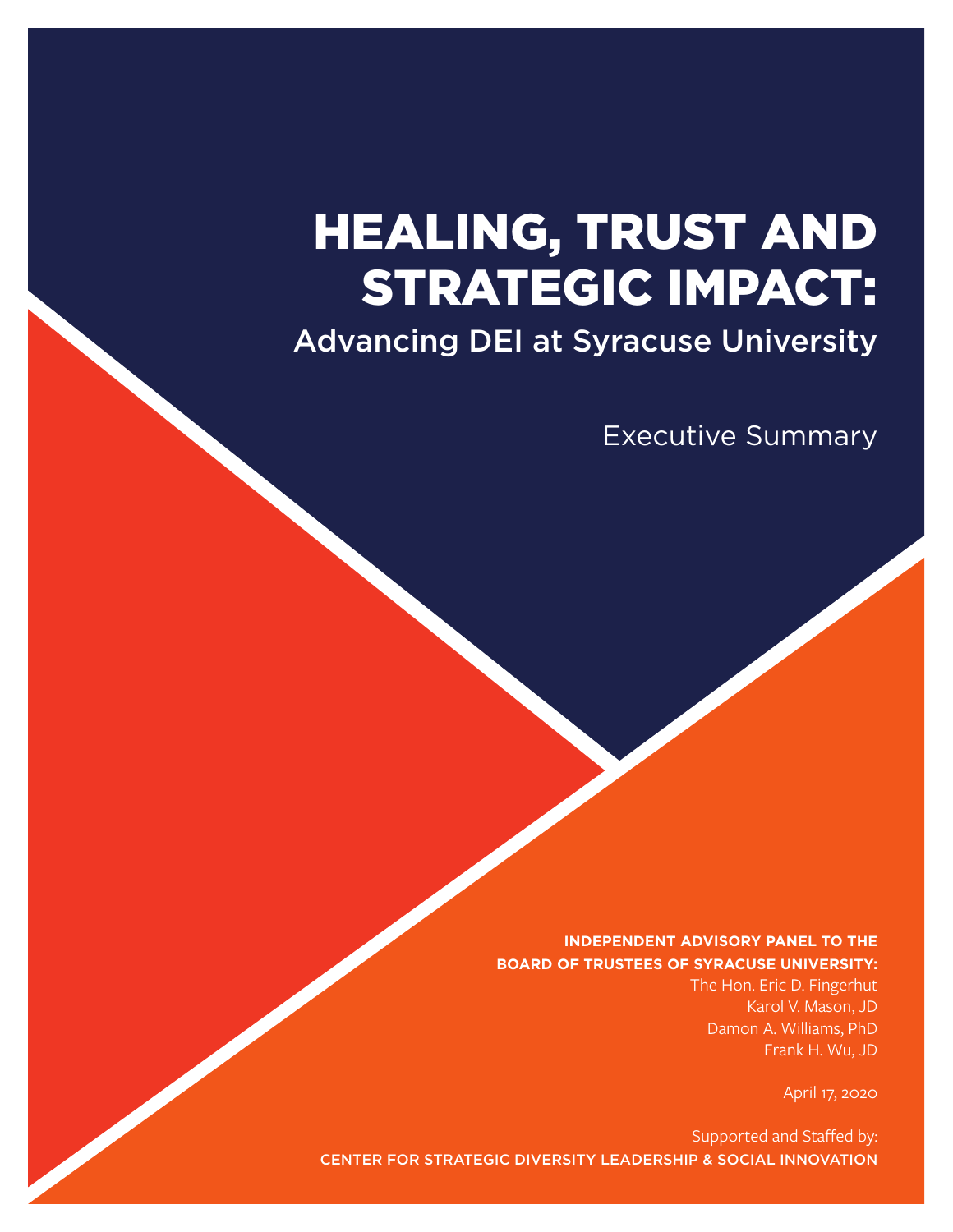# **EXECUTIVE SUMMARY**

#### **Introduction**

Beginning in November 2019, Syracuse University was rocked by a series of over 25 bias incidents or "microassaults" that left many students afraid for their safety (Sue, 2007). Splashed repeatedly across traditional national and social media, these events echoed the 2017 Theta Tau incident, when a video with hateful language went viral and the fraternity was suspended. The new incidents last fall, exacerbated by the national climate and demographic tensions, have left Black and Brown students, Jewish and Muslim students, LGBTQIA students and differently abled students all feeling vulnerable, as well as some faculty and staff.

#### *A Unique Context: Hate, Incivility, Vulnerability and Generation-Z Activism*

These challenges have not occurred in a vacuum. Hate crimes, incivility and a general divisiveness are gripping our nation (Milkman 2017, and Rhoads, 2016). A generation of activists has arisen as well—most Syracuse students belong to generation Z, born in the late 1990s, whose values are defined by their diversity, technological sophistication, experience with a Black president and social justice consciousness (Milkman 2017, and Rhoads, 2016).

In its first two decades, this generation has been marked, even defined, by mass acts of violence like the Tree of Life shootings, the Orlando club shootings, and violent clashes between police and diverse communities. Raised with fake news and adversarial politics instead of dialogue and teamwork, many believe that if you post something, that makes it true. They believe they can hold faculty and leadership accountable via the power of social media to shame and disrupt, and force institutions to listen to their voices (Milkman 2017, and Rhoads, 2016).

The students most involved in the diversity conversation at SU, and across the nation, view themselves as outside of the power structure yet able to influence it. As the university has had to learn, this new wave of activists has learned from and been inspired by the disruptive strategies of the *Black Lives Matter*, *Dreamer*, *Occupy Wall Street*, and *Me Too Movements* (Milkman 2017, and Rhoads, 2016). This phenomenon and the protests that accompany it has cropped up not only at Syracuse but at hundreds of institutions across the nation. What do they want? They will tell you. When do they want it? Now.

#### *The Independent Advisory Panel Engagement*

These dynamics coalesced at Syracuse University just before the COVID-19 pandemic disrupted every facet of life, both on campus and beyond. Now a new set of diversity, equity and inclusion (DEI) issues are emerging: minority communities are dying at disproportionately high rates. Leaders on both sides of the aisle are driving even more divisive politics. Xenophobia and hate are being turbo-charged in the digital space. Dog-whistle politics are targeting Asian communities. And a technology divide, exacerbated by social lockdowns, has made it even more difficult for the economically vulnerable to pursue education and the American dream.

The COVID-19 pandemic disrupted life at Syracuse University and our work in profound ways, postponing the campus climate survey and the campus-wide DEI inventory survey, and limiting some of our peer benchmarking activities. Yet this report is powered by: data from more than 50 dialogue and listening sessions with more than 250 participants; dozens of additional interviews; demographic research of student and faculty since 2013; and insights from studying nine benchmark institutions' DEI strategies. It taps research-based DEI frameworks and best practices as well as the authors' more than 100 years of collective work in this area.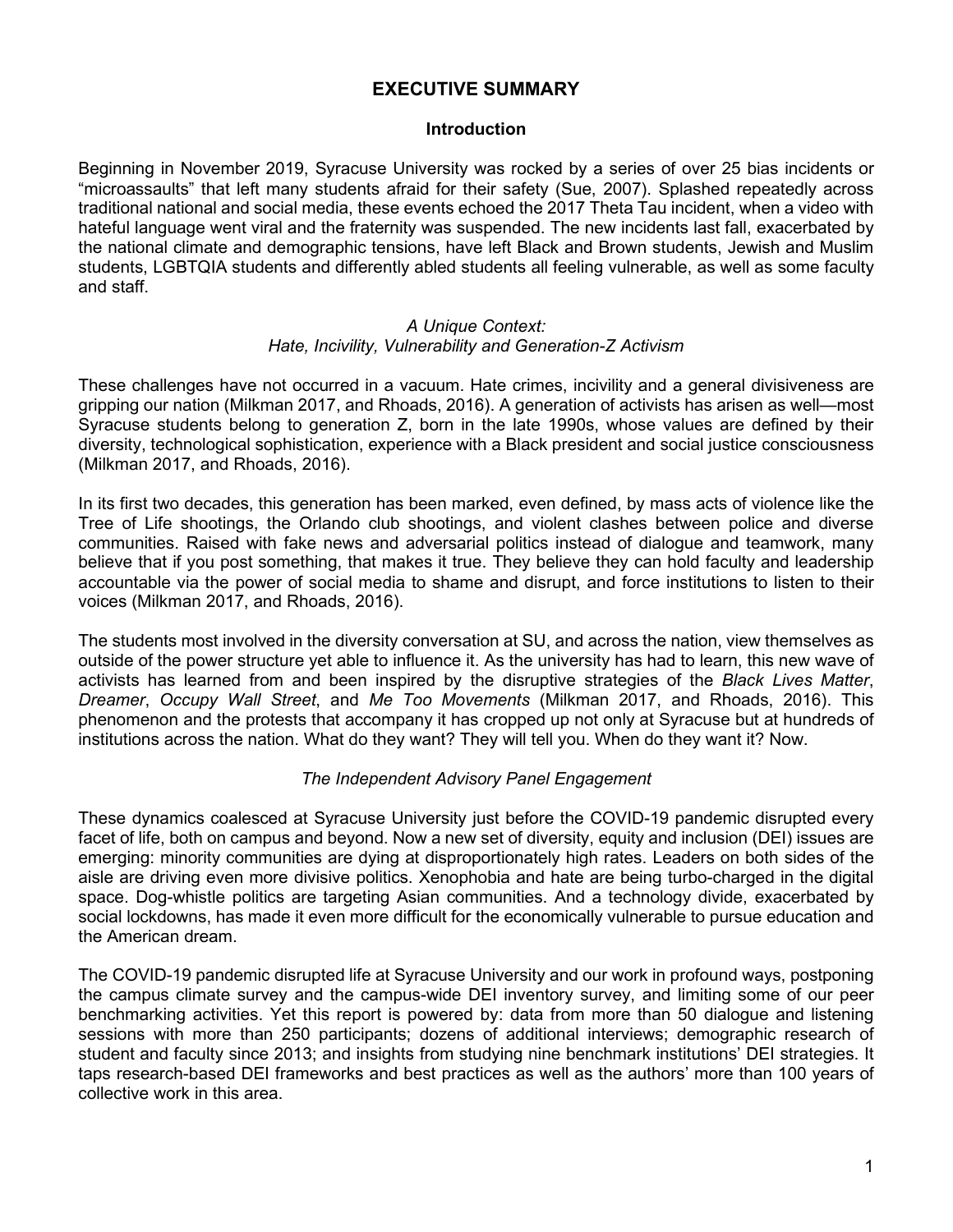Amid this uncertain climate, the panel offers this report and its set of 10 recommendations (both short-term and long-term) to support the Syracuse University Special Committee in their development of a preliminary report for the Board of Trustees' Executive Committee.

This report completes our response to the chancellor's request to capture the voice of the campus community, explore national best practices and models, and present several key recommendations for consideration in creating a strategic plan for Syracuse University's diversity and inclusion infrastructure.

### **Section 1: The Strategic Diversity Leadership Framework**

To conceptualize this review, we relied on the five-element Strategic Diversity Leadership framework (Williams, 2013). Specifically, this framework champions the importance of evaluating diversity, equity and inclusion efforts in terms of:

(1) Efforts to achieve access and equity (recruitment, retention) for historically underrepresented groups.

- (2) Efforts to create a multicultural and inclusive campus climate for the entire institutional community.
- (3) Efforts to enhance domestic and international research and scholarship around issues of diversity.

(4) Efforts to prepare all students for a national and global society that is diverse and interconnected.

(5) Efforts to create strategic diversity leadership infrastructure in the forms of DEI strategic plans, committees, officers, analysis scorecards and other efforts designed to create the kind of accountability that can transform the other four elements of this model into more than the sum of their parts.

Further, we set Inclusive Excellence as the goal. That concept moves away from a simplistic definition of diversity as merely a set of numbers to a comprehensive implementation of inclusiveness that offers the following features: (1) *A broader definition of diversity* that includes many social dimensions found in the campus community. (2) *An interdependence* of inclusiveness and excellence where to practice one is to practice the other. (3) The goal of *achieving a vibrant community* that embeds and enjoys diverse cultures, identities and lived experiences throughout. (4) *Individual responsibility for Inclusive Excellence that* shifts the responsibility for DEI to every member of the campus community—administrators, faculty, staff, students, board members and alumni.

# **Section 2: Demographic Benchmarking of Peer and Aspirant Institutions**

This DEI strategic benchmarking review provides a 100,000-foot view of ten institutions that are considered peer institutions by Syracuse University or that have a strong national reputation for their DEI work. Peers included: Boston College, Cornell University, George Washington University, Lehigh University, Penn State University, University of Connecticut, Rochester Institute of Technology, University of Michigan, and University of Texas at Austin. For each of these 10 institutions, we examined its faculty/staff and student demographic profiles from 2013 to 2018, the last year data are available.

While these data have some limitations, and while diversity is certainly about more than the numbers, this section of the report is intended to be directional. Demographics suggest that Syracuse is one of the more diverse institutions in this review. SU held the number one position in the demographic dimensions of international students, Native American students, Black/African American tenure-track faculty and percent of women in tenure-track faculty. SU was number two in terms of the percent of women undergraduate students, and it had one of the most diverse management teams in the nation.

Exhibit 1 presents a demographic diversity scorecard of sorts for benchmarking analysis. It compares demographic trends of all comparison institutions across a number of student, faculty and staff dimensions. A dash (-) represents no change in the data between 2013 and 2018. A single check mark ( $\sqrt{ }$ ) indicates a negative or downward trend between 2013 and 2018. Two check marks (√√) indicate a positive trend, up to a 5% improvement, while three check marks indicates rapid growth of more than 6% during this sixyear period.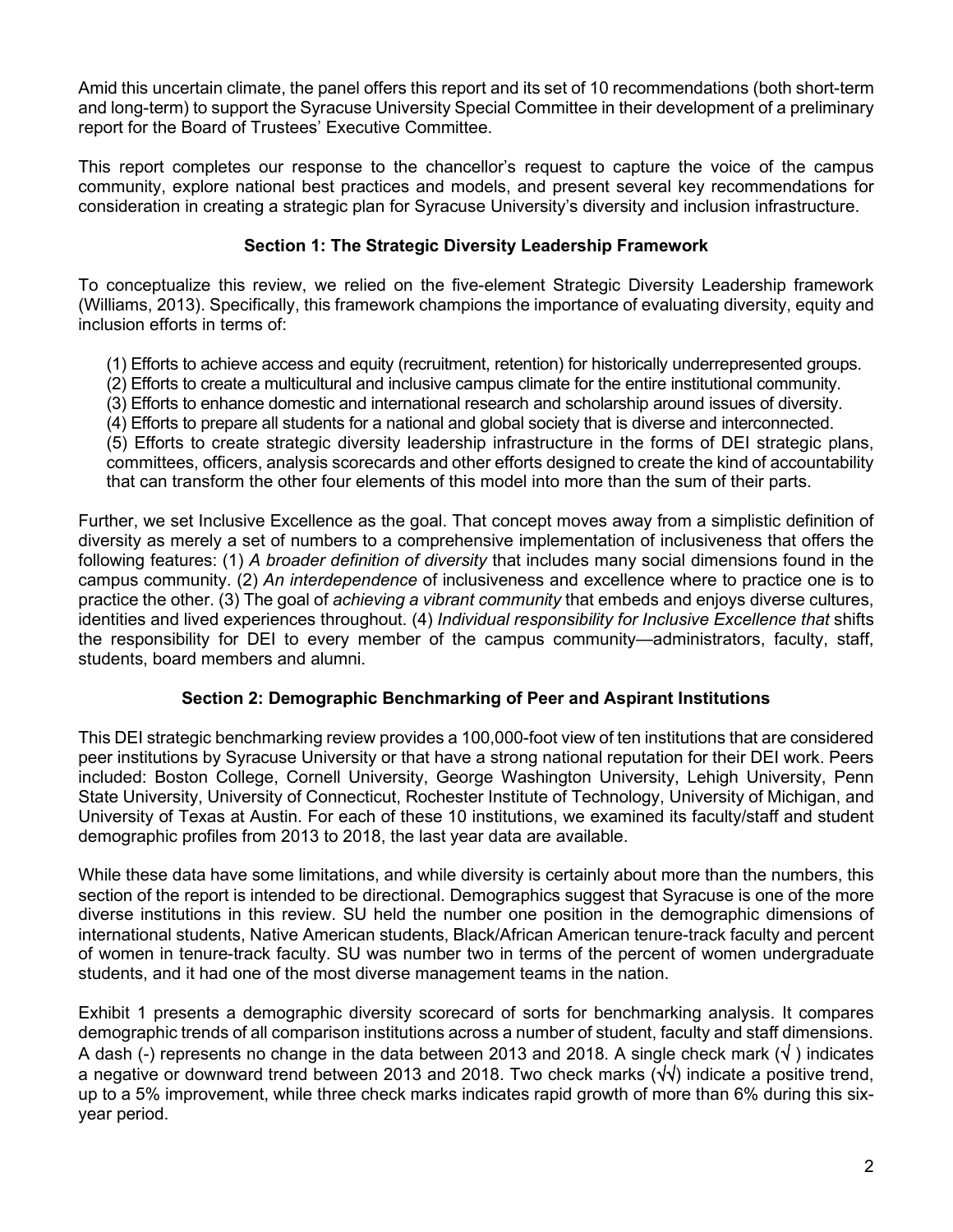|  |  | Exhibit 1. Benchmarking trend analysis by select institutions: demographic categories 2013-2018 |  |
|--|--|-------------------------------------------------------------------------------------------------|--|
|--|--|-------------------------------------------------------------------------------------------------|--|

|                           | International<br><b>Students</b><br>$(UG + G)$ | <b>URM</b><br>Undergraduate<br><b>Students</b> | <b>URM</b><br>Graduate<br><b>Students</b> | Women<br><b>Graduate</b><br><b>Students</b> | <b>URM</b><br><b>TT</b><br><b>Faculty</b> | Women<br>TΤ<br><b>Faculty</b> | <b>URM</b><br>Leadership | Women<br>Leadership |
|---------------------------|------------------------------------------------|------------------------------------------------|-------------------------------------------|---------------------------------------------|-------------------------------------------|-------------------------------|--------------------------|---------------------|
| Syracuse<br>University    | $\sqrt{ }$                                     | V                                              | $\sqrt{2}$                                | ึง                                          |                                           | $\sqrt{1}$                    | $\sqrt{2}$               | $\sqrt{\sqrt{}}$    |
| <b>Boston</b><br>College  | $\sqrt{2}$                                     | $\blacksquare$                                 | $\sqrt{2}$                                | √                                           |                                           | $\sqrt{2}$                    | $\overline{\phantom{0}}$ | $\sqrt{ }$          |
| Cornell<br>University     | $\sqrt{2}$                                     | $\sqrt{2}$                                     | ۰                                         | $\sqrt{2}$                                  | $\sqrt{ }$                                | $\sqrt{2}$                    | $\sqrt{2}$               | $\sqrt{2}$          |
| George<br>Washington      |                                                | $\sqrt{2}$                                     | $\sqrt{}$                                 | $\sqrt{2}$                                  | √                                         | $\sqrt{2}$                    | $\sqrt{\sqrt{}}$         | $\sqrt{\sqrt{}}$    |
| Lehigh<br>University      | $\sqrt{2}$                                     | $\sqrt{1}$                                     | $\sqrt{1}$                                | √                                           |                                           | $\sqrt{d}$                    | $\sqrt{ }$               | $\sqrt{\sqrt{}}$    |
| Penn State<br>University  | $\sqrt{2}$                                     | $\sqrt{2}$                                     | $\sqrt{2}$                                |                                             |                                           | $\sqrt{2}$                    | $\sqrt{2}$               | $\sqrt{ }$          |
| U Conn                    | $\sqrt{2}$                                     | $\sqrt{2}$                                     | $\sqrt{ }$                                | $\sqrt{2}$                                  |                                           | $\sqrt{2}$                    | $\sqrt{2}$               | $\sqrt{2}$          |
| <b>RIT</b>                | $\sqrt{2}$                                     | $\sqrt{1}$                                     | ۰                                         | $\sqrt{\sqrt{}}$                            |                                           | $\sqrt{2}$                    | $\sqrt{ }$               | $\blacksquare$      |
| University<br>of Michigan | $\sqrt{2}$                                     | $\sqrt{2}$                                     | $\sqrt{2}$                                | $\sqrt{2}$                                  |                                           | $\sqrt{2}$                    | $\sqrt{2}$               | $\sqrt{}$           |
| <b>UT Austin</b>          | $\sqrt{ }$                                     | $\sqrt{2}$                                     | $\sqrt{2}$                                | $\sqrt{2}$                                  | $\sqrt{ }$                                | $\sqrt{2}$                    | $\sqrt{2}$               | $\sqrt{11}$         |

*Source: Integrated Post-Secondary Education Data Systems (IPEDS)*

Key: **-** = No Change, √ = Declining (Negative) Trend, √√ = Positive Trend Growth (1-5%), √√√ = Rapid Trend Growth (>6%)

While these gains may not be explosive, and the baselines may be low, these upward trends are meaningful and show progress along a number of key dimensions of the diversity conversation. Yet this story is not universally positive. Since 2013, the university has trended negative along the critical dimension of underrepresented minority (URM) undergraduate students, women in graduate school and women studying in the STEM disciplines. Notably the school experienced a steep and ongoing decline in URM undergraduates during the period, falling from being the clear leader among its peers to the middle of the pack, while *every other institution in our review saw an increase.*

Although New York's Excelsior scholarship program may have drawn some students away from Syracuse, we further investigated the concerning drop in URM undergraduates. Concurrent with an 18% decline of URM undergraduates, graduation rates of Black, Latinx and Native American undergraduate rates rose substantively, from 368 in 2013 to 527 in 2018, countering the decline in numbers. The silver lining here is that Syracuse's equity gaps are lower between minority students and the overall graduation rate than many of the peer institutions included in this review.

During the period studied, international student attendance rose, a potential tradeoff with the decline in URM undergraduates. Along with Syracuse's strategic increase in enrollment of Asian foreign nationals (especially from China), however, has come additional needs, a few notable potentials for conflict and bias, and resulting reputational loss impacting the number of nonresident Asians on campus in the future. While it is easy to pool Asians all together, that is a mistake. Nonresident Asians have different concerns than do other international students, with further distinctions becoming obvious between undergraduates and graduate (often older and with families) students. And they certainly have different needs than do Asian Americans. It is important to keep these facts in mind and consider each group's distinct needs.

Another concern: Syracuse ranked 10th in Hispanic/Latinx and 9th for Native American tenure-track faculty. One of the comments we heard often in the listening and dialogue sessions at Syracuse University (as well as at other institutions) is "I don't see enough faculty who look like me." We plotted the percent difference between URM faculty and URM undergraduate students at these 10 peer institutions. SU had an equity gap of 7 percentage points between the number of URM faculty (9%) and the number of URM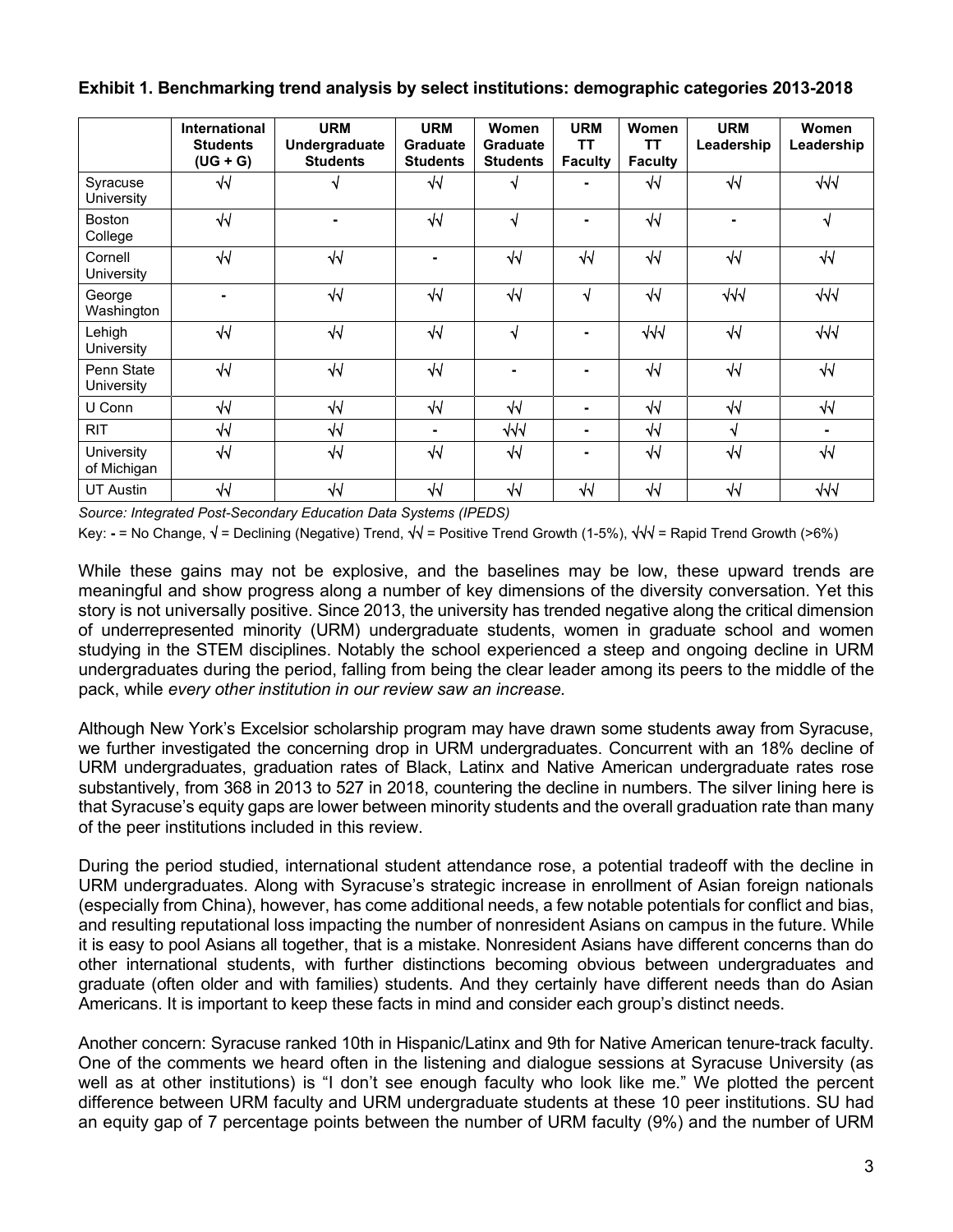students (16%) in 2018, placing SU near the middle of the pack. The ratio, however, leaves almost two students for every one URM faculty member.

In terms of institutional leadership and management roles, SU had the 4th highest percentage of women and ranked 3rd for Black/African Americans yet was near the bottom among peers for the percentage of Hispanic/Latinx and Asian American individuals.

These data elevate important conversations about access, equity, revenue generation and institutional priorities moving forward. The COVID-19 pandemic will force many hard decisions in the days and months ahead, and it will be important for leaders to consider these demographic insights as the campus makes decisions now and into the future.

#### **Section 3: Preliminary Strategic Diversity Leadership Benchmarking of Peer and Aspirant Institutions**

Diversity plans can't breathe without Accountability, Infrastructure, Incentives, and Resources, or "AIIR." The COVID-19 pandemic curtailed some interviews and site visits that would have provided a more robust data collection for this segment of our study; yet even so, this limited framework offers solid directional information on the AIIR dynamics of how these 10 institutions are building their DEI strategic capacity. We focused on three factors: (1) Diversity Planning and Accountability, (2) CDO Role and Infrastructure, and (3) Notable DEI Findings. Selected findings include:

- *Ongoing Incidents.* Many of the institutions in this review are more diverse now than ever, providing a new context for university leadership with varying levels of growing pain in the peer group. In combination with national polarization and the presence of social media and instant connectivity, schools saw an ongoing pattern of high-profile incidents that happened *nearly every year* at many institutions between 2016 and 2020. DEI flashpoints may be part of a new normal. Many of the universities in this review had developed new DEI initiatives after experiencing high-profile campus bias incidents, much like Syracuse University is doing.
- *Generation Z/Millennial Activism.* Additionally, generation Z students are diverse and socially conscious. A clear pattern emerged where these students frequently called for a higher gear of DEI commitment and responsiveness from their institutions, consistent with Syracuse's events.
- *Consistent Responses.* The majority of institutions that experienced high-profile bias incidents created new DEI plans. Many of these plans created or elevated the CDO role. They also called for more and mandatory DEI training and courses for students, increases in the levels of faculty diversity, routine reviews of the campus climate by outside evaluators and greater DEI accountability.
- *Campus-Wide DEI Infrastructure.* Every institution in this study maintains a campus-wide DEI committee, with many having DEI committees in schools and colleges. Every institution in our review had a campus climate bias response team or support program in place.
- *The CDO*. Most institutions also have diversity officers in their schools and colleges, but we found them installed at varying levels of rank, with inconsistent portfolios, budgets, and roles in leading across campus for DEI issues, much like the challenges at Syracuse. Eight of the 10 institutions in this review had a dedicated CDO role or function. Syracuse was one of six CDO roles with a clear reporting relationship to the president/chancellor. The Syracuse CDIO was the only role that did not have a clear level/rank associated with it, the only unit with no clear dedicated budget and only one of three officers in the group that did not lead a vertical DEI portfolio. The CDIO campus DEI infrastructure at Syracuse University is nascent and needs much investment and organization, compared to peer institutions. The answer to building this infrastructure is a combination of targeted investments and consolidation of current resources into a portfolio of units under the CDIO.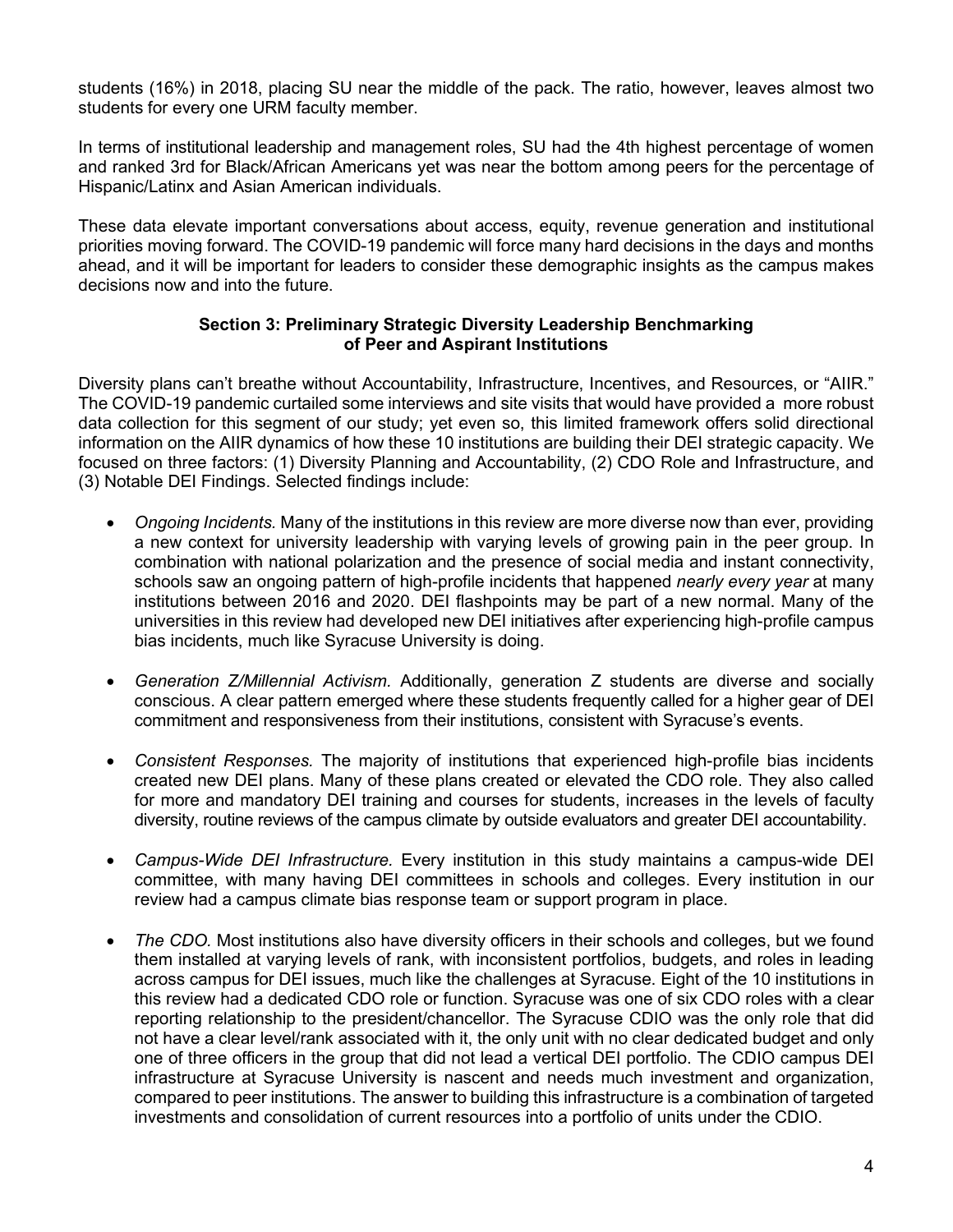- *Belonging.* Only Cornell University has adopted a "Belonging" framework for their DEI work. Belonging is a concept that is quickly emerging in the strategic diversity leadership movement. The idea of belonging centers on the importance of not just becoming diverse demographically, or even creating inclusion efforts, but working to ensure that every person on campus feels as if they are a welcomed member of the community, as if they belong.
- *Accountability.* It was disappointing to see such weak DEI accountability systems across the institutions in this study. Only the University of Michigan appears to have a clear system of DEI accountability and campus-wide activation, featuring DEI activation officers in every school and college and a clear plan that brings together their very decentralized campus environment. Their approach offers a shared framework, localized activation plans, president-authorized accountability, shared metrics, public engagements, and a prominent financial investment that is best-in-class.
- *Cultural and Identity Spaces.* Every institution we examined has dedicated cultural space to create inclusion and belonging dynamics across campus. While social distancing will make co-location irrelevant for some time, offering cultural space is foundational to creating inclusion on campus.
- *Training.* Many institutions have seemingly compelling DEI training and intergroup dialogue programs, though it is difficult to determine whether these efforts are scaling to a broad-based campus impact. Scaling such programs and implementing multi-sequenced learning DEI certificate programs that are more than one-time efforts are key to building long-term DEI capacity among faculty and staff. Building definitive capacity in this way would be a key point of difference for Syracuse's work in this area. The university is off to a promising start with SEM-100. The work that Syracuse is doing in this area may represent leadership among your peers, even as much more work remains to be done.

Scaling programs such as diversity offices, units, faculty diversity initiatives, diversity-themed living/learning programs, DEI training and intergroup dialogue programs are key to building long-term DEI capacity on campus.

#### **Section 4: Preliminary Perspectives on Campus Climate and DEI Capacity**

The term "campus climate" moves beyond demographic numbers to discuss how individuals and groups experience membership in the campus community. It sums the inclusivity dynamics of the organization and the degree to which various stakeholders feel included or excluded. The concept of climate is always nested in a broader context. The framework we used acknowledges both government-policy and sociohistorical context dynamics that includes regional components. Addressing campus climate is a necessary component in any comprehensive plan for diversity, equity and inclusion.

While not approaching a campus climate survey, dialogue sessions with the Special Committee and listening sessions with the Independent Advisory Panel collected insights that gave a bird's-eye view of the institutional environment and key on- and off-campus issues that are shaping the experience of students, faculty and staff.

Each Special Committee dialogue session began with each participant introducing the main factor that made them decide to come to Syracuse University. The groups then moved forward into dialogue. During the Independent Panel's listening sessions, three key research questions guided the process and constituted the written protocol filled out by most participants in the March 9 sessions:

- (1) What are the current diversity, equity and inclusion strengths at Syracuse University?
- (2) What are the key challenges and opportunities of diversity, equity and inclusion at Syracuse?
- (3) What are the most important recommendations to help the Syracuse University move forward to support diversity, equity and inclusion?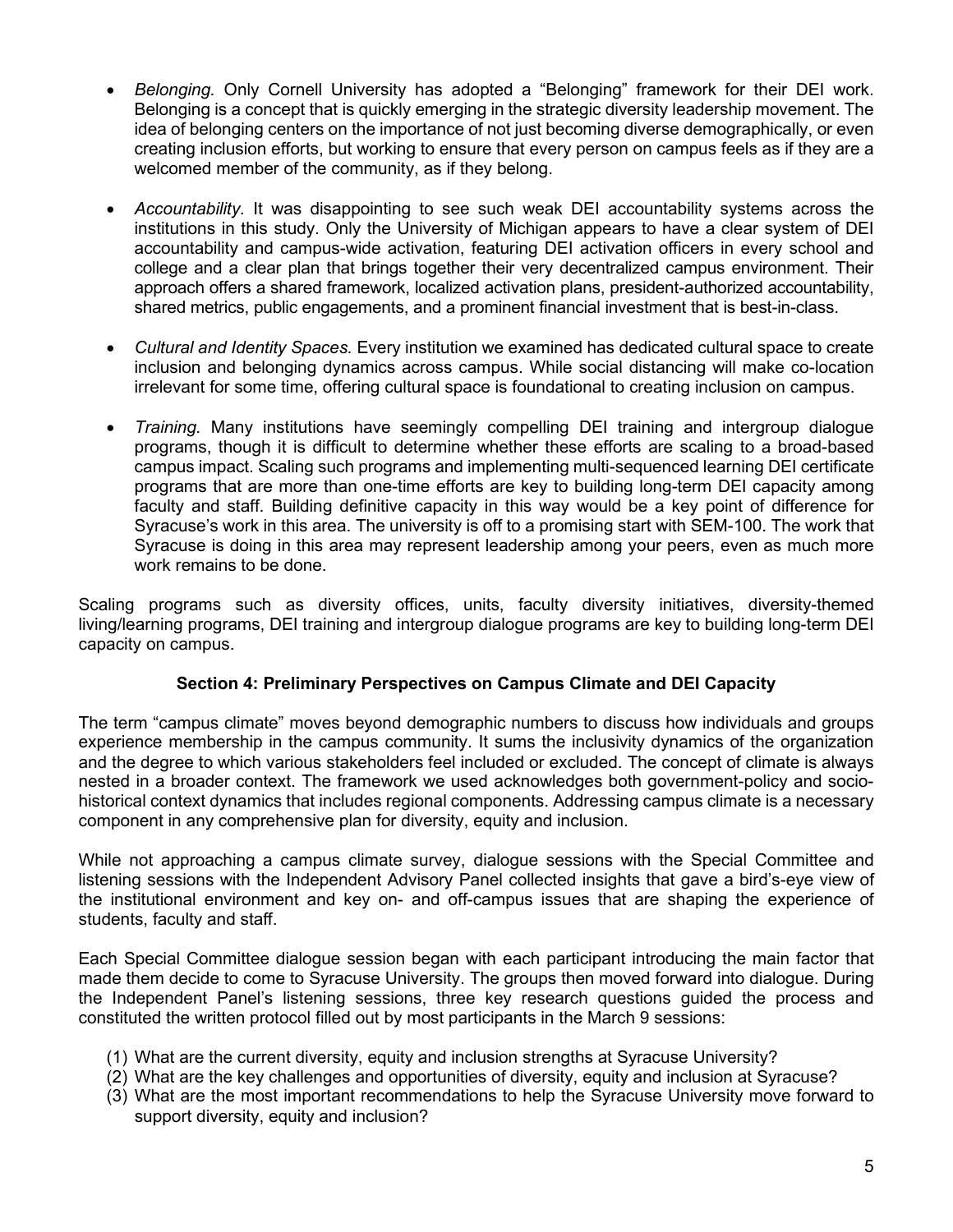This collection of qualitative data supports the overall survey. While there were many positives, they were often paired with corresponding negatives that asked for more or even better options, as you can see in the two lists below. For example, participants affirmed growing DEI planning and at the university—and wanted more. Participants pointed out many identity-affirming programs or efforts on campus—and asked for more or expansion of those programs. They praised culturally competent faculty and staff and expressed concern about those lacking such skills. The two challenge areas not offset by any positives are: a lack of trust in the university or belief in the university's DEI commitment, and issues with the university's way of communicating, its content or its lack of communication.

Summary of Findings—DEI Emerging Strengths Themes:

- (1) DEI dialogue and training programs seen as necessary and helpful. Asked for more.
- (2) A growing DEI strategy and commitment at Syracuse, including SEM 100.
- (3) Identity-affirming programs, services and initiatives.
- (4) A (small) number of diverse and culturally competent faculty and staff.
- (5) None. A few participants made statements like "nothing," or "I can't think of anything positive."

Summary of Findings—DEI Challenges and Opportunities Themes:

- (1) A campus climate of fear, ongoing microaggression, conflict, lack of diversity, lack of cultural support, and a resulting overall lack of trust.
- (2) Lack of sufficient demonstrated DEI skills, group dialogues and trainings.
- (3) Lack of a comprehensive DEI strategic plan and systematic approach across campus.
- (4) Lack of trust and belief in Syracuse University and its DEI commitment.
- (5) Leadership and communication challenges, including siloing and variation across campus.

The process of listening, in this and other venues, not only evaluates the problem at hand but works from an asset-based perspective, empowering each participant to envision the potential for a stronger SU experience and participate as an architect of change themselves.

#### **Section 5: Recommendations**

While it is unclear how the COVID-19 pandemic will change campus life in the long run, Syracuse University's commitment to making DEI a strategic priority will require the university to embrace a journey of healing that includes listening, clarifying the issues at hand (this report contributes there), agreeing on a path forward and implementing change with clear communications. The University will also need to create an ongoing process to deal with the post-traumatic stress that has emerged over the last several months associated with the campus incidents, the Crouse-Hinds occupation and now the COVID-19 crisis.

Too often, diversity plans are simply long lists that don't hang together or that sit on a shelf. We believe that Syracuse's long-term success will be defined both by this journey of healing as well as your big-bet strategic DEI steps—those places where you believe you can generate tremendous value and drive outcomes for DEI, such as are included in the following recommendations. We encourage you to make selective big bets in terms of committing to driving change.

Just before our March 9 visit, Syracuse University again negotiated with #NotAgainSU following a second occupation and protest, adding to the previous commitments SU had made to #NASU and other student groups. These commitments are strategically consistent with our review and 10 major recommendations. In fact, many of them fit comfortably within our recommendations as implementation steps, particularly in Recommendations 1, 4, 6, 7 and 10.

As we look to the future, we acknowledge that everything done in response to this report will be influenced, and in some ways defined, by the COVID-19 pandemic. These dynamics were certainly considered as we built these 10 recommendations to support your work (Exhibit 2).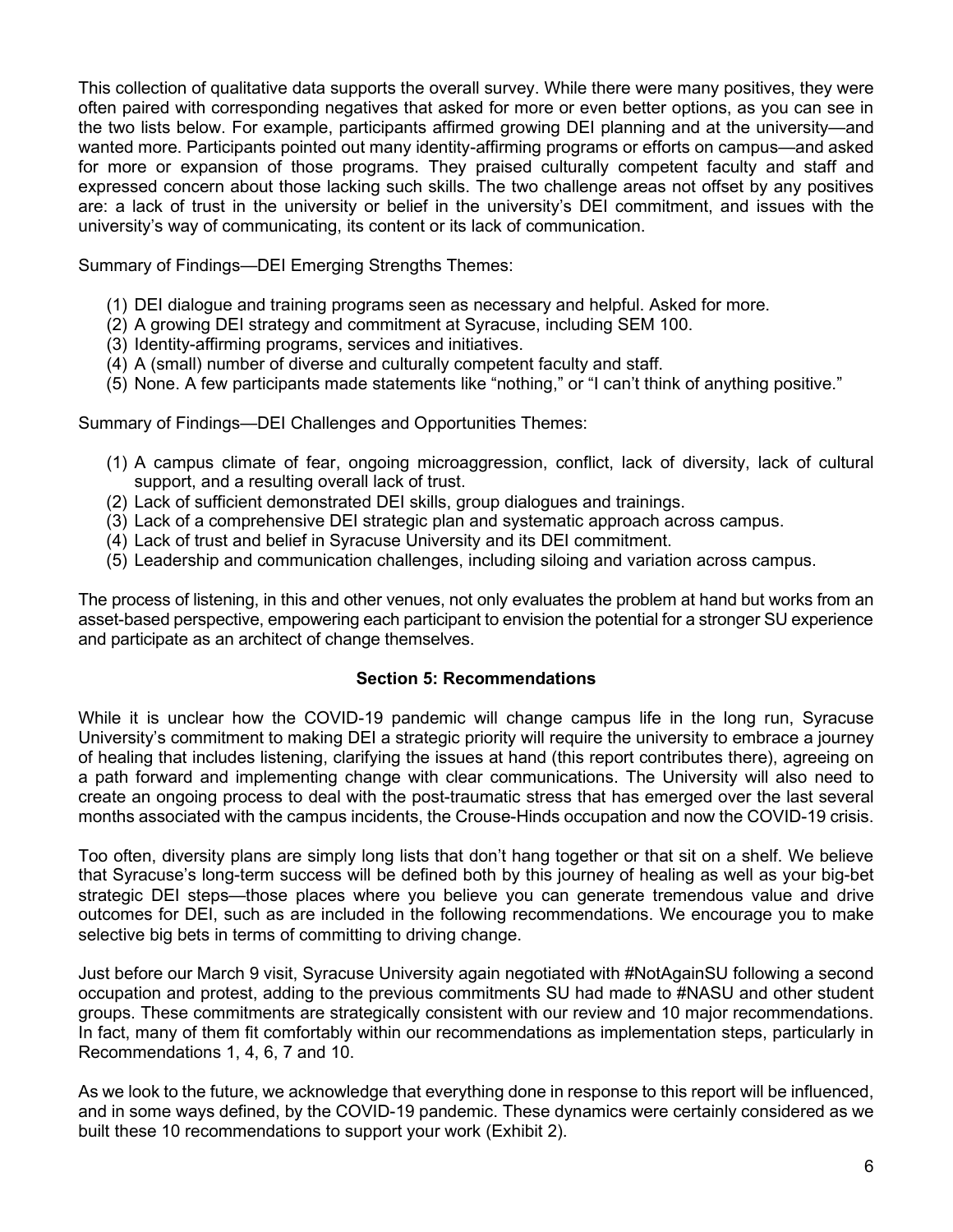# **Exhibit 2. Ten recommendations to drive change and transformation at Syracuse University**

| Recommendation                                                                                                              | <b>Activation</b>  | <b>Description</b>                                                                                                                                             | <b>Key Concepts</b>                                                                                                                                                                                                                                                                                                                                                                                                                                                                                      |
|-----------------------------------------------------------------------------------------------------------------------------|--------------------|----------------------------------------------------------------------------------------------------------------------------------------------------------------|----------------------------------------------------------------------------------------------------------------------------------------------------------------------------------------------------------------------------------------------------------------------------------------------------------------------------------------------------------------------------------------------------------------------------------------------------------------------------------------------------------|
| 1. Continue to<br>embrace the journey<br>of healing as part of<br>your actions to<br>advance DEI as a<br>strategic priority | General<br>framing | Healing relationships<br>with some aspects of<br>the university<br>community requires an<br>ongoing framework<br>and commitment.                               | Embrace the five steps of institutional healing outlined<br>$\bullet$<br>here as a foundation going forward<br>Implement the Inclusive Excellence Town Hall<br>$\bullet$<br>Meeting structure<br>Establish a clear DEI Incident Response Plan<br>$\bullet$                                                                                                                                                                                                                                               |
| 2. Develop a Strong<br>COVID-19 DEI<br>Response                                                                             | Immediate          | Put inclusive steps in<br>place during the<br>pandemic.                                                                                                        | Positive COVID-19 messaging<br>$\bullet$<br>Virtual Town Hall<br>$\bullet$<br>"Stay Engaged" resource page for students<br>$\bullet$                                                                                                                                                                                                                                                                                                                                                                     |
| 3. Activate low-<br>hanging fruit with<br>resources you have                                                                | Short-term         | Build on some<br>current existing<br>efforts.                                                                                                                  | Convene your deans<br>$\bullet$<br>Expand successful OMA mentoring programs<br>$\bullet$<br>Utilize on-campus experts and chaplains<br>$\bullet$                                                                                                                                                                                                                                                                                                                                                         |
| 4. Make permanent<br>the Special Committee<br>on Campus Climate,<br>Diversity and<br>Inclusion                              | Strategic          | Transition to a<br>permanent board<br>level DEI sub-<br>committee.                                                                                             | Establish a board-level cadence of DEI accountability<br>$\bullet$<br>Define key metrics<br>$\bullet$<br>Receive regular strategic updates on DEI<br>٠<br>Infuse DEI leadership at the highest levels<br>$\bullet$<br>Become a national role model<br>$\bullet$                                                                                                                                                                                                                                          |
| 5. Develop a 5-Year<br>Strategic DEI Action<br>Plan & Big-Bet Action<br><b>Steps</b>                                        | Strategic          | Pull major DEI<br>commitments and<br>efforts into a<br>consolidated DEI<br>investment and<br>activation plan.                                                  | A broad and inclusive definition of diversity<br>$\bullet$<br>A framework for campus diversity goals<br>٠<br>Accountability strategies to ensure success<br>$\bullet$<br>and implementation<br>Rapid prototyping to get there fast<br>$\bullet$<br>Align to Not again SU and other student commitments<br>$\bullet$<br>Leverage current campus committee to vet the plan<br>$\bullet$                                                                                                                    |
| 6. Strengthen the<br>CDIO Unit and<br>Campus-Wide DEI<br>Infrastructure.                                                    | Strategic          | Strategies for setting<br>up the role, the office<br>and the staff, and an<br>effective budget and<br>discretionary funds,<br>building a division.             | Example title: "Vice Chancellor for Strategic Diversity<br>$\bullet$<br>Leadership and CDIO"<br>Reorganize units into Division of Inclusive Excellence<br>A tripartite Strategic Diversity Leadership budget<br>$\bullet$<br>Invest in four new DEI units within the division: DEI<br>$\bullet$<br>Training, Programs, Communication, Faculty Diversity<br>Strengthen school, college DEI committees and officers<br>$\bullet$<br>Strengthen campus DEI cultural spaces, policies and units<br>$\bullet$ |
| 7. Commit to a<br>comprehensive<br>approach to DEI<br>education, dialogue,<br>and professional<br>development.              | Strategic          | Build a culture of DEI<br>training and capacity<br>building for all.                                                                                           | Train on Generation Z<br>$\bullet$<br>Train DPS with students<br>$\bullet$<br>Build a DEI certificate program for all faculty, staff, and<br>$\bullet$<br>leadership<br>Unstick SEM 100<br>$\bullet$<br>Invest in intergroup dialogues & care programs<br>$\bullet$                                                                                                                                                                                                                                      |
| 8. Develop a multi-<br>dimensional faculty,<br>recruitment and<br>retention initiative                                      | Strategic          | Build a faculty<br>diversity recruitment<br>and retention initiative<br>focused on the needs<br>of women in STEM,<br>racial and ethnic<br>diversity, and more. | Hispanic faculty and staff are particularly low<br>$\bullet$<br>Target of opportunity hiring program<br>$\bullet$<br>Faculty diversity initiative office<br>$\bullet$<br>Future faculty diversity symposium<br>$\bullet$<br>Post-doctoral fellows program<br>$\bullet$                                                                                                                                                                                                                                   |
| 9. Reframe the<br>postponed campus<br>climate study this<br>fall to focus on the<br>COVID-19 pandemic                       | Short-term         | Implement a student,<br>faculty and staff<br>campus climate<br>study, with measures<br>focused around<br>COVID-19 pandemic.                                    | Implement student, faculty and staff online survey<br>$\bullet$<br>Consider implementing in summer to support<br>$\bullet$<br>fall planning<br>Consider implementing part two once instruction<br>$\bullet$<br>resumes on campus                                                                                                                                                                                                                                                                         |
| 10. Strengthen<br><b>DEI</b> communications<br>and PR                                                                       | Strategic          | Develop a DEI brand<br>communication plan.                                                                                                                     | University spokesperson on DEI<br>$\bullet$<br>Strengthened DEI website<br>$\bullet$<br>Chancellor and CDIO digital storytelling<br>$\bullet$                                                                                                                                                                                                                                                                                                                                                            |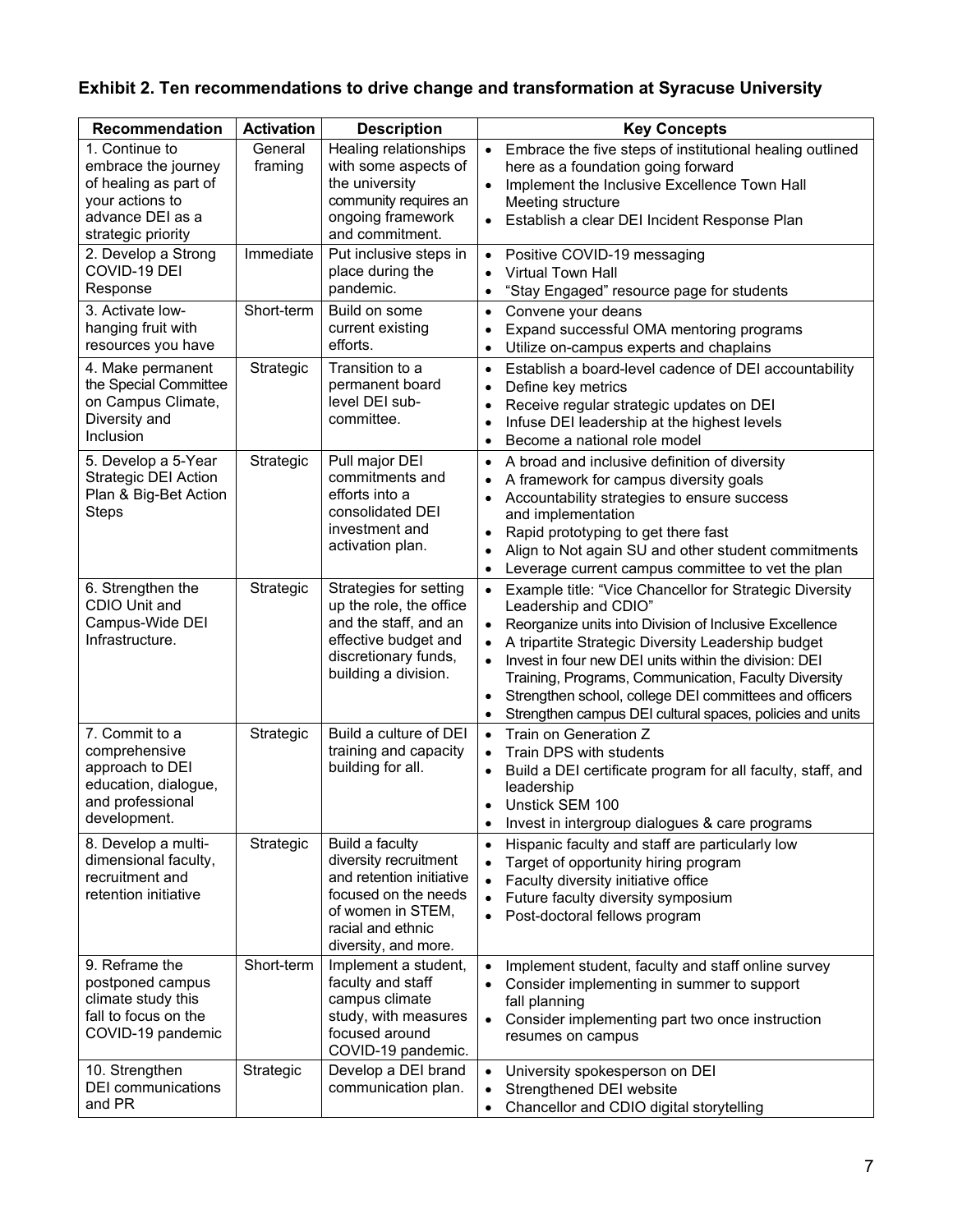#### **Section 6: Concluding Thoughts and Next Steps**

Educational institutions need a clear DEI infrastructure and plan. This structure is critical not only for building capability in times of calm, but for helping leaders respond well in moments of crisis. A big-picture vision/strategy is necessary, as are clarity in communications, tolerance and processes to the campus community.

Already Syracuse is a clear leader for students who are veterans; these recommendations were designed to further position Syracuse University as a strong leader and magnet for other diverse student groups. The school already emerges in the middle to the upper ranks relative to a cadre of impressive peer schools. We offer this report to the Special Committee as a way of strengthening DEI work at Syracuse even further.

As you weigh your next actions, we recommend that you inform the Syracuse campus community by distributing this report's executive summary directly to key constituents and by making the full report available for key stakeholder communities. Nothing in this report is abjectly negative; in fact both taking a good look at oneself and transparency afterwards are admirable traits that contribute to campus trust.

From all of us on the Independent Advisory Panel as well as at the Center for Strategic Diversity Leadership and Social Innovation, thank you for the opportunity to serve your intentions and efforts to strengthen your Diversity, Equity and Inclusion work, reconnect positively with every corner of your campus community, and further the mission of this field. We look forward to your next steps and are proud to be a friend to your work.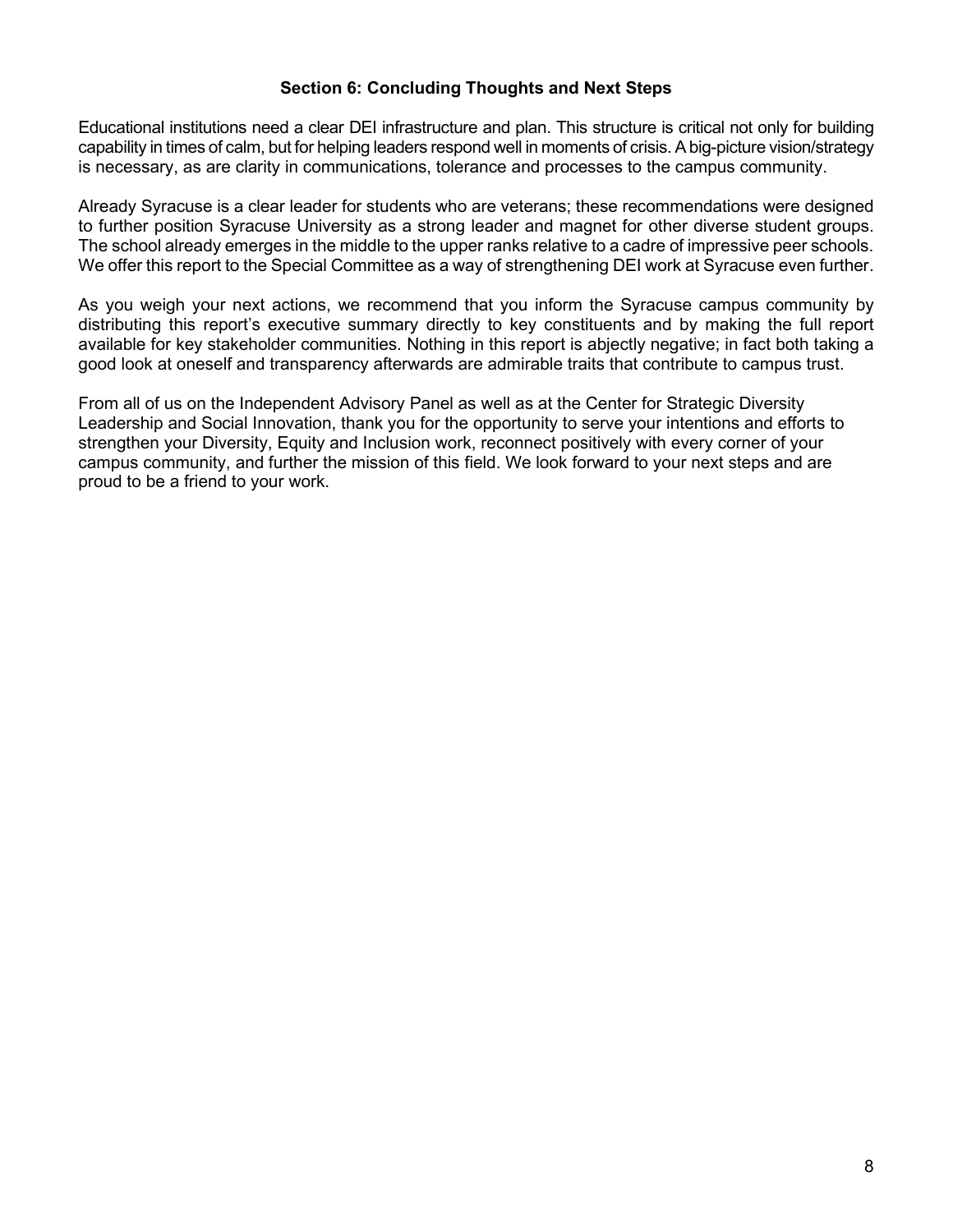# **ABOUT THE INDEPENDENT ADVISORY PANEL**

An Independent Advisory Panel, comprised of four experts unaffiliated with the University, is responsible for engaging with the campus community and providing advice to the Special Committee in developing recommendations to build a stronger institutional framework.

#### **Damon A. Williams, PhD**

Dr. Damon A. Williams is a scholar and award-winning thought leader in strategic diversity leadership and organizational change. One of the architects of the Inclusive Excellence concept in American higher education, he is the author of Strategic Diversity Leadership and The Chief Diversity Officer, and previously served as the Senior Vice President and Chief Education Officer for all Boys & Girls Clubs globally. He has worked with over 1,000 colleges and universities, Fortune 100 companies, foundations, and government agencies as a strategist, speaker, educator, and thought leader.

#### **The Honorable Eric D. Fingerhut**

Eric D. Fingerhut is the President and CEO of The Jewish Federations of North America (JFNA). Prior to his appointment at JFNA, Mr. Fingerhut served as the President and CEO of Hillel International from 2013- 19. He has had a varied and distinguished career in public service and higher education, including serving as the Chancellor of the Ohio Board of Regents, Ohio State Senator, and a US Congressman from Ohio. His emphasis on recruiting, training and retaining top talent, and on building a data and performance driven organization, have become models for the non-profit sector.

#### **Karol Mason, JD**

Karol Mason has been president of John Jay College of Criminal Justice since August 2017. From 2013 to January 2017, she was a US Assistant Attorney General, leading the Justice Department's Office of Justice Programs. A leader in the Obama administration on juvenile justice issues, bail reform and re-entry from prison, Mason's efforts also included overseeing the National Institute of Justice and the Bureau of Justice Statistics.

#### **Frank H. Wu, JD**

Frank H. Wu is the William L. Prosser Distinguished Professor of Law at University of California Hastings. Prior to this, he was Chancellor and Dean of the school. Throughout his career, he has taught at Howard, Michigan, Columbia, and Stanford. He also was Dean of Wayne State Law School in his hometown of Detroit. He has served as both Chair and President of the Committee of 100, a non-profit membership organization working on promoting good relations between the US and China and the participation of Chinese Americans in all aspects of public life.

The Independent Advisory Panel to the Board of Trustees of Syracuse University has been ably supported by staff from the Center for Strategic Diversity Leadership and Social Innovation:

> Sallye McKee, PhD Brandy Bryson, PhD Raul Leon, PhD Jesus Treviño, PhD DeVon Wilson, MS Ed Deiadra Gardner, BA Daria Astara, BA